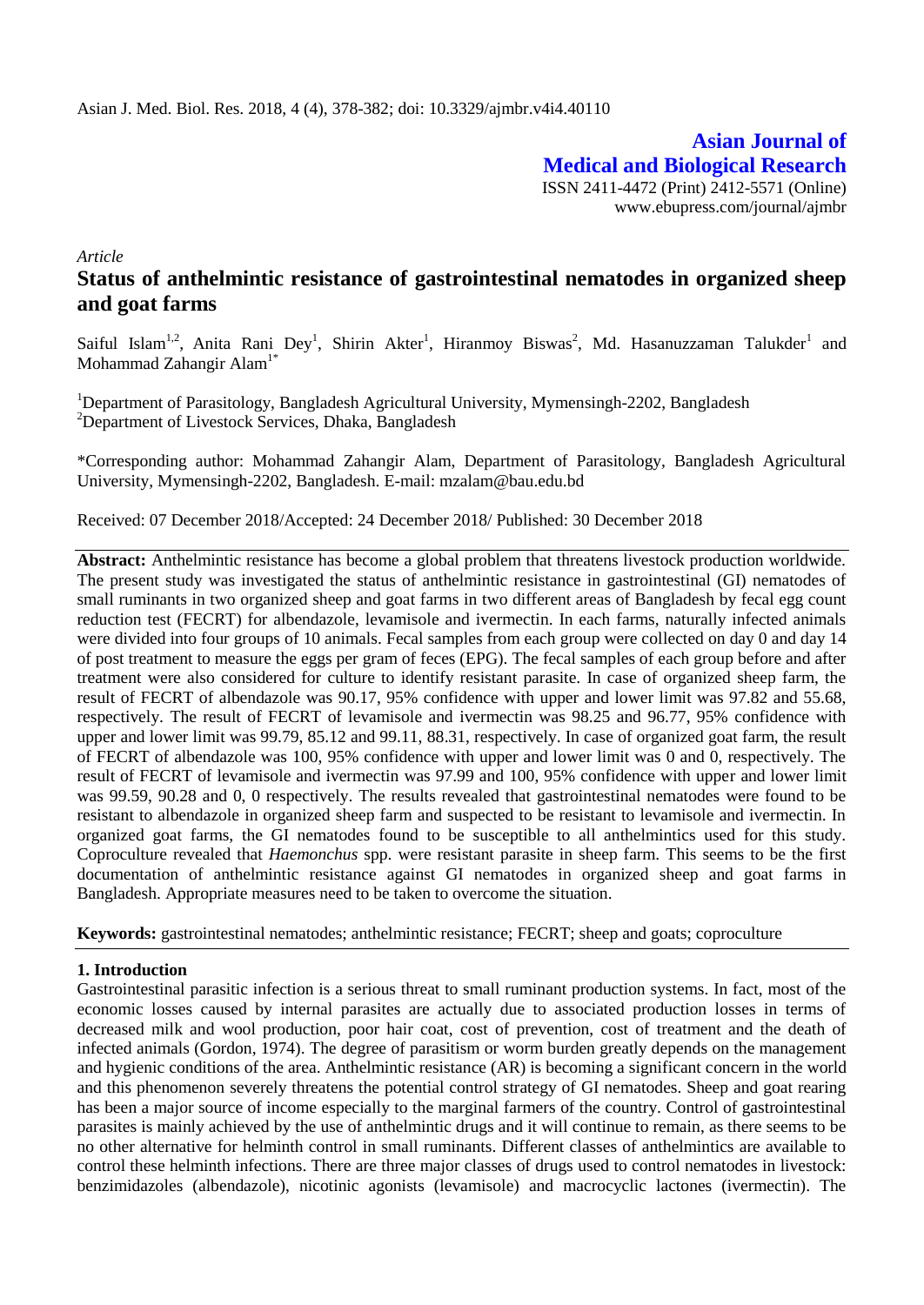widespread use, incorrect dosing and increased frequency of treatment have led to the development of resistance (Coles, 1986; Waller, 1986) against anthelmintics in GI nematodes of sheep and goat in organized farms (Kumar and Yadav, 1994). Multiple resistances to most of the anthelmintics against gastrointestinal nematodes have also been detected in many countries. There have been several reports of anthelmintic resistance from different states in India, mainly from organized sheep and goat farms (Meena and Singh, 2005). Reports of anthelmintic resistance in GI nematodes have been made from South Africa, Australia, NewZeland, Malaysia, Spain, France, Denmark, UK, Brazil and the United States (Mortensen *et al*., 2003). The increasing occurrence of AR in helminth populations threatens the sustainability, as well as the efficiency of livestock production. Detection of anthelmintic resistance requires sensitive tools which can enable diagnosis of AR in a very early stage. At present scenario in vivo, in vitro and molecular tests are in use for detecting AR (Coles *et al*., 1992; Le Jambre, 1976). In vivo tests consist of fecal egg count reduction test, critical anthelmintic test. In case of in vitro technique egg hatch assay, larval paralysis test, larval development assay, larval migration inhibition assay, micro motility meter test, larval feeding assay are used for detection of AR. Among the in vivo tests, faecal egg count reduction test (FECRT) can best be used to evaluate anthelmintic efficacy in commercial flocks and herds (Kumar *et al.,* 2013). The simple and practical method for detection of AR is FECRT. It is used to detect AR to all drug classes against nematodes **(**Denwood *et al.,* 2010). The FECRT is still gold standard for detection of AR in GI nematodes of small ruminants (Demeler *et al.,* 2009). Anthelmintic resistance in Bangladesh has not yet been investigated established data in organized sheep and goat farms as well as in veterinary field condition. Therefore, the present study was done to find out the existence of anthelmintic resistance in organized sheep and goat farms.

# **2. Materials and Methods**

## **2.1. Experimental animals**

The study was carried out on an organized sheep farm of Tarail upazila at Kishoregonj district and an organized goat farm of Gopalpur upazila at Tangail district. The farm had a history of irregular deworming and no fixed regimes of deworming were followed. At the time of the start of the experiment there had been no history of deworming in the previous 12 weeks.

## **2.2. Fecal egg count reduction test (FECRT)**

FECRT was performed according to the guidelines of World Association for Advancement of Veterinary Parasitology (Coles *et al*., 1992). The study was conducted on a total of forty animals in each farm. All selected animals had fecal egg counts of more than 200 per gram of feces (epg). The animals were divided into four groups (Groups A, B, C and D) of ten animals each, irrespective of age, sex and weight. Group A, B and C were treated with albandazole (Almex® 600mg, Square Pharmaceuticals) at a dosage rate of 7.5mg/kg body weight orally, levamisole (Endex*®* , Elanco Pharmaceuticals) at a dosage rate of 7.5 mg/kg body weight orally and ivermectin (Inj. Vermic*®* , Techno Drugs Pharmaceuticals) at a dosage rate 0.2mg/kg body weight subcutaneously, where Group D was kept as the untreated control. Fecal samples were collected from each experimental animal individually in separate plastic containers on day 0 and day 14 post-treatment. The samples were brought to the laboratory and processed for EPG determination using a modified McMaster technique (Coles *et al.,* 1992). Resistance to a particular classes of anthelmintic was considered to be present if the percentage reduction in egg count was less than 95% and also the 95% confidence was less than 90%. If only one of the two criteria was met out, the resistance was classed as suspected. The data were analyzed statistically as described by (Coles *et al.,* 1992). Pooled fecal culture samples from each group considered for culture on days 0 and 14 post treatment and larvae were collected using the standard Barman's apparatus. The larvae were identified according to the keys and description of Taylor *et al*. (2007).

#### **3. Results**

In the present study, the efficacy was evaluated of the three most commonly available and frequently used anthelmintics for sheep and goats farms in two distinct region of Bangladesh. On organized sheep farm, the percentage reduction in FEC with albendazole, levamisole and ivermectin was 90.17, with a 95% CI of (97.82- 55.68), 98.25 with a 95% CI of (99.79-85.12) and 96.77 with a 95% CI of (99.11-88.31) respectively. In organized goat farm, the percentage reduction in FEC recorded with albendazole, levamisole and ivermectin, was 100 with a 95% CI of (0-0), 97.99 with a 95% CI of (99.59-90.28) and 100 with a 95% CI of (0-0) respectively. The results revealed that gastrointestinal nematodes were found to be resistant to albendazole (Group A) in organized sheep farm and suspected to be resistant to levamisole (Group B) and ivermectin (Group C). In organized goat farm, it was susceptible to all althelmintics. The status of resistance was assessed by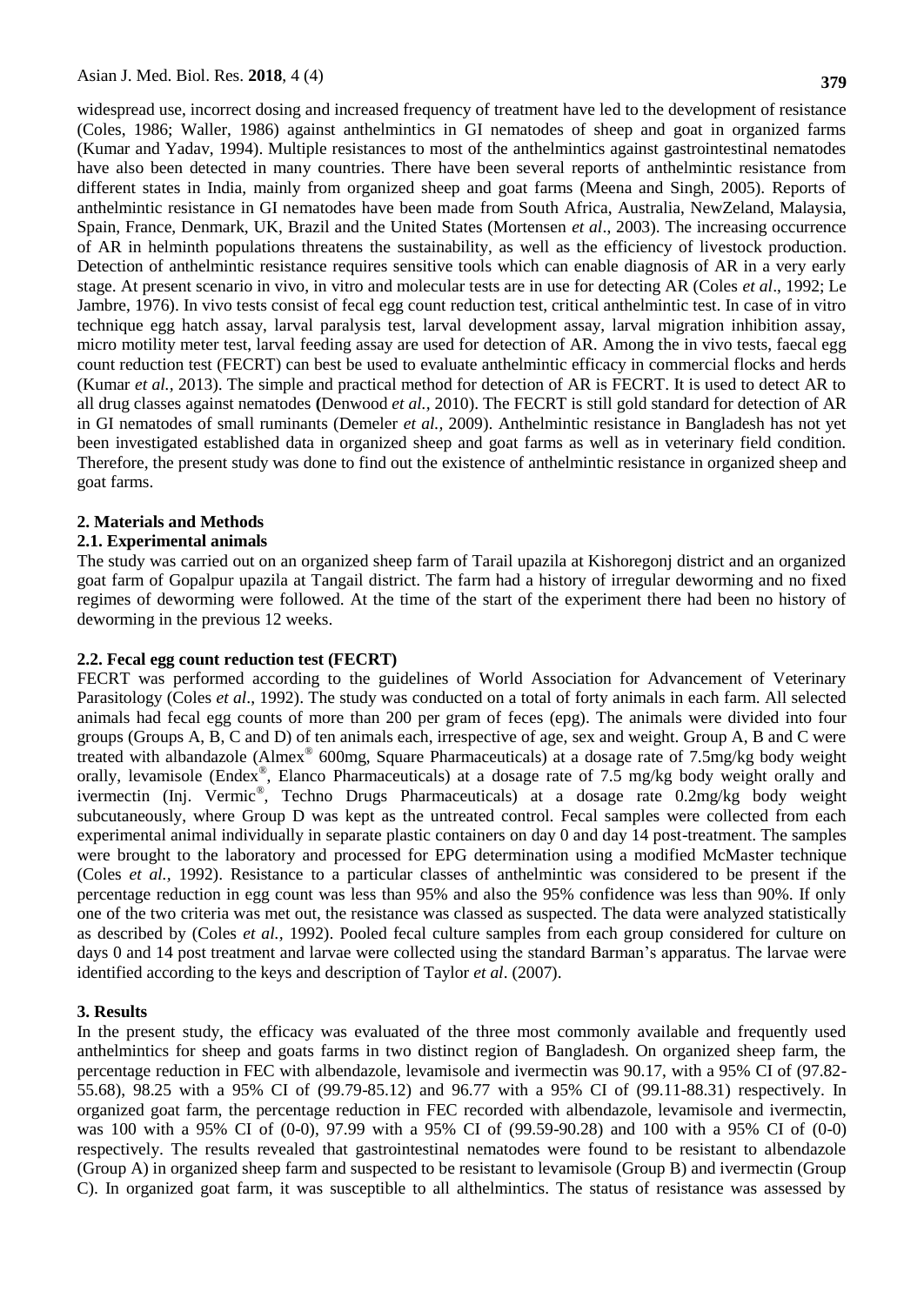# Asian J. Med. Biol. Res. **2018**, 4 (4)

considering the percentage reduction of fecal egg count and 95% CI value (Table 1). Before treatment, the fecal culture revealed *Haemonchus* spp. as the predominant parasite with an occurrence rate of 85% followed by *Trichostrongylus* spp. (7%), *Oesophagostomum* spp. (5%), *Bunostomum* spp. (2%) and *Strongyloides* spp. (1%) (Table 2). After 14 days of treatment, only *Haemonchus* spp. were detected as the predominant and resistant species in organized sheep farm.

| <b>Name of Farm</b>             | Anthelmintic<br>used | $%$ FECR | $95\%$ C I upper<br>limit | 95% C I lower<br>limit | <b>Status</b> |
|---------------------------------|----------------------|----------|---------------------------|------------------------|---------------|
| Sheep Farm, Tarail, Kishoregonj | Albendazole          | 90.17    | 97.82                     | 55.68                  | R             |
|                                 | Levamisole           | 98.25    | 99.79                     | 85.12                  | <b>SR</b>     |
|                                 | Ivermectin           | 96.77    | 99.11                     | 88.31                  | <b>SR</b>     |
| Goat Farm, Gopalpur, Tangail    | Albendazole          | 100      |                           |                        | S             |
|                                 | Levamisole           | 97.99    | 99.59                     | 90.28                  | S             |
|                                 | Ivermectin           | 100      |                           |                        |               |

**Table 1. Result of FECRT estimating the status of AR in organized sheep and goat farm.**

FECR: Fecal egg count reduction, CI: Confidence interval, R: Resistance, SR: Suspected resistance, S: Susceptible.

**Table 2. Gastrointestinal nematodes larvae in cultures obtained from sheep and goat farms before and after treatment.**

| Name of farm                       | <b>Before treatment in culture</b>                                                                             | After treatment in culture                                                                                     |  |  |
|------------------------------------|----------------------------------------------------------------------------------------------------------------|----------------------------------------------------------------------------------------------------------------|--|--|
| Sheep farm, Tarail,<br>Kishoregonj | Haemonchus spp., Oesophagostomum spp.,<br>Strongyloides spp., Trichostrongylus spp.,<br><i>Bunostomum</i> spp. | <i>Haemonchus</i> spp.,                                                                                        |  |  |
| Goat farm,<br>Gopalpur, Tangail    | Haemonchus spp., Oesophagostomum spp.,<br>Strongyloides spp., Trichostrongylus spp.,<br><i>Bunostomum</i> spp. | Haemonchus spp., Oesophagostomum spp.,<br>Strongyloides spp., Trichostrongylus spp.,<br><i>Bunostomum</i> spp. |  |  |



**Figure 1. Identified resistant larva (***Haemonchus contortus***).**

# **4. Discussion**

Anthelmintics are used traditionally as an integral part of helminth control strategies for grazing livestock to prevent production losses from parasitic infections. The indiscriminate and frequent anthelmintic treatments, use of anthelmintics with a similar mode of action for several years are thought to contribute to the development of AR in livestock species (Verma *et al.,* 2018; Coles and Roush, 1992). The reduced efficacy of albendazole and levamisole drugs against GI nematode parasites in small ruminant has been well documented by (Yadav and Uppal, 1992; Yadav *et al.,* 1995; Ram *et al.,* 2007). Contrary to these, ivermectin was found to be most effective against GI nematodes in both sheep and goat farms in the present study. This might be attributed to the less frequent use of ivermectin for deworming in the studied farm. However, albendazol was found to be less effective and resistance against GI nematodes in one of the studied farm. Levamisole was also less effective in both studied farms. The highest potency of albedazole and levamisole against gastrointestinal nematode parasites in goats was recorded by Gill (1996) and (Ram *et al.,* 2007). This difference in results may be due to the past higher frequency of use of albendazol in the studied farm for deworming which causes the initiation of resistance in parasites. There are comparatively fewer reports of resistance against ivermectin in domestic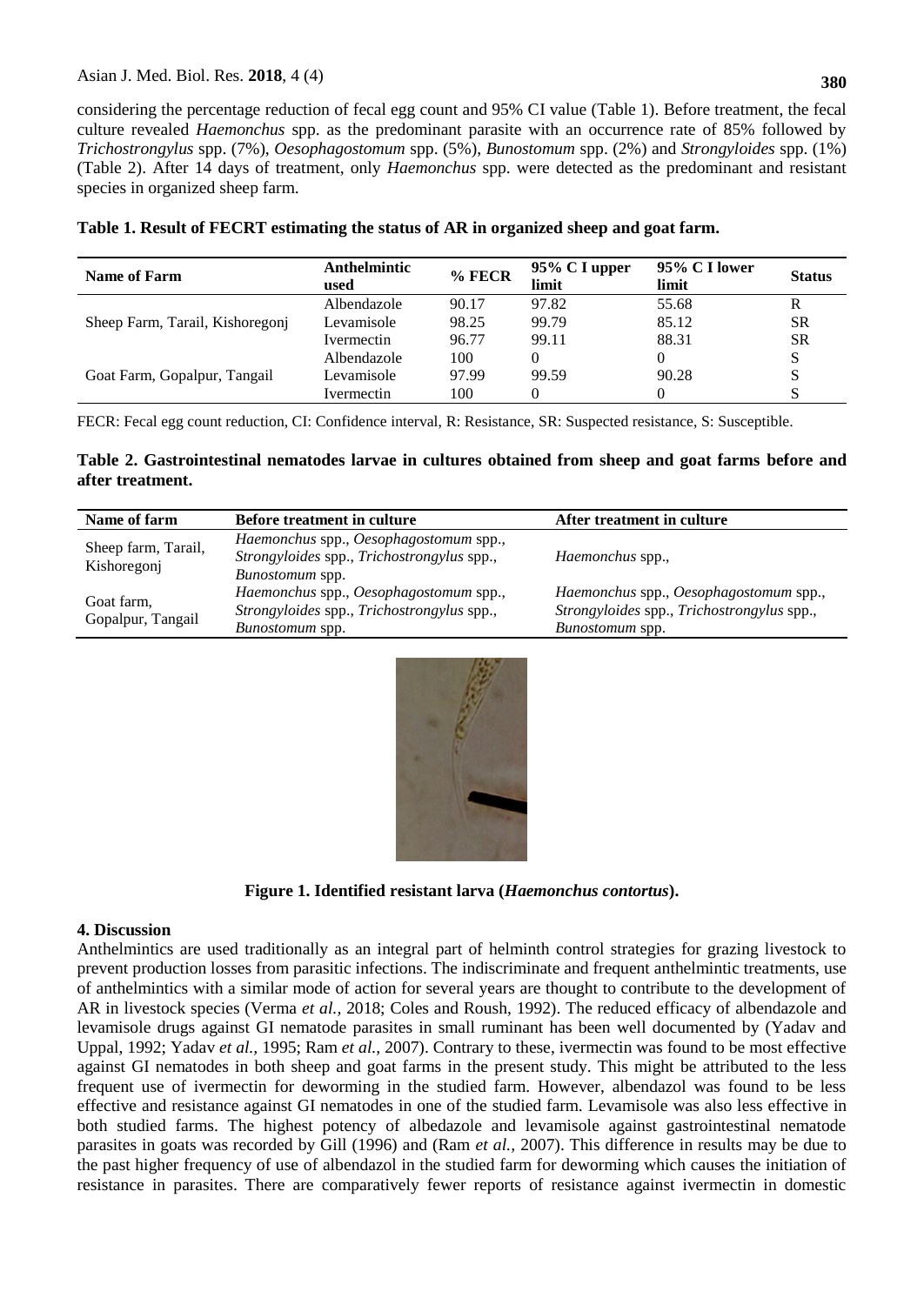animals from the Indian sub-continent (Vieira *et al.,* 1992; Miller and Barras, 1994; Ranjan *et al.,* 2002; Makawana and Singh, 2009). However, there seems to be no earlier documentation of ivermectin resistance in goats against gastrointestinal nematodes from the Indian sub-continent. Although full resistance has not been reported, nevertheless, the present study may act as a frontier in the field of anthelminthic resistance against albendazol, levamisole and ivermectin in gastrointestinal nematodes of sheep and goats from private sector in Bangladesh. The level and type of anthelmintic resistance in the parasites on two farms in the present study appeared to be the frequency of anthelmintic used with the management practices on the farms. The role of management practices and the frequent use of anthelmintics are very important factors for the development of resistance (Barton, 1980; Martin *et al.,* 1982). The selection pressure exerted by regular use of anthelmintic is responsible for the development of anthelmintic resistance. The occurrence of anthelmintic resistance against the commonly used anthelmintics due to their frequent use has also been reported previously in sheep (Green *et al.*, 1981; Yadav *et al.,* 1995; Sing and Yadav, 1997) and in goats (Uppal *et al.,* 1992; Singh and Yadav, 1997; Waruiru *et al.,* 2003). Another factor which may have contributed to the high worldwide prevalence of anthelmintic resistance in small ruminants is the common use of the sheep dosage of these products in both sheep and goats (Conder and Campbell, 1995). In this situation, resistance nematodes may have been transmitted from goats to sheep, if they were grazed together or sequentially on the same pasture during the same year or in the following years. Coles (1997) recommended that goats require higher dosage of anthelmintics than sheep to achieve similar efficacy against GI nematodes. In the present study, sheep and goats of both two farms were grazed together or sequentially on the same pasture and received similar dosages of anthelmintics. Hence, constant monitoring for anthelmintic resistance is essential in both sheep and goat farms to determine the effectiveness of anthelmintics before their use, where resistance has not already emerged. This in turn is expected to help in taking timely measures to be taken to prevent or to delay the occurrence of anthelmintic resistance based on minimum anthelmintic usage.

# **5. Conclusions**

The prevalence of anthelmintic resistance of GI nematodes in small ruminants continues to increase. The present study was performed to assess the status of AR of GI nematodes in sheep and goat farms by FECRT. Multiple anthelmintic resistances was found in sheep farm and *Haemonchus* spp. was the resistance parasites. The present study suggested that rotational use of different groups of anthelmintics would be helpful to prevent AR. Hence, there is need for the use of molecular technologies particularly PCR-based detection of AR dealing with identification of particular alleles may help to provide clear information on AR.

## **Acknowledgments**

The authors are grateful to Krishi Gobeshona Foundation (KGF) for providing the fund to carry out the research work.

# **Conflict of interest**

None to declare.

## **References**

Barton NJ, 1980. Emergence of *Haemonchus contortus* resistance to thiabendazole. Aus. Vet. J., 56: 46-47.

- Coles CG, C Bauer and FHM Borgsteede, 1992. World Association for the advancement of Veterinary Parasitology W.A.A.V.P Methods for the detection of anthelmintic resistance in nematodes of a veterinary importance. Vet. Parasitol., 44: 35-44.
- Coles GC, 1986. Anthelmintic resistance in Sheep: veterinary clinics of North America. Food Anim. Pract., 2: 423-432.
- Coles RC and RT Roush, 1992. Slowing the spread of anthelmintic resistant nematodes of sheep and goats in the United Kingdom. Vet. Rec., 130: 505-510.

Coles GC, 1997. The control of parasites in goats. Goat Vet. Soc. J., 17: 28-32.

- Conder GA and WC Campbell, 1995. Chemotherapy of nematode infection of Veterinary importance, with special reference in drug resistance. Adv. Parasitol., 35: 1-184.
- Denwood M, S Reid, S Love, MK Nielson, L Mathews and J McKendrick, 2010. Comparison of three alternative methods for analysis of equine faecal egg count reduction test data. Prevent. Vet. Med., 93: 316- 323.